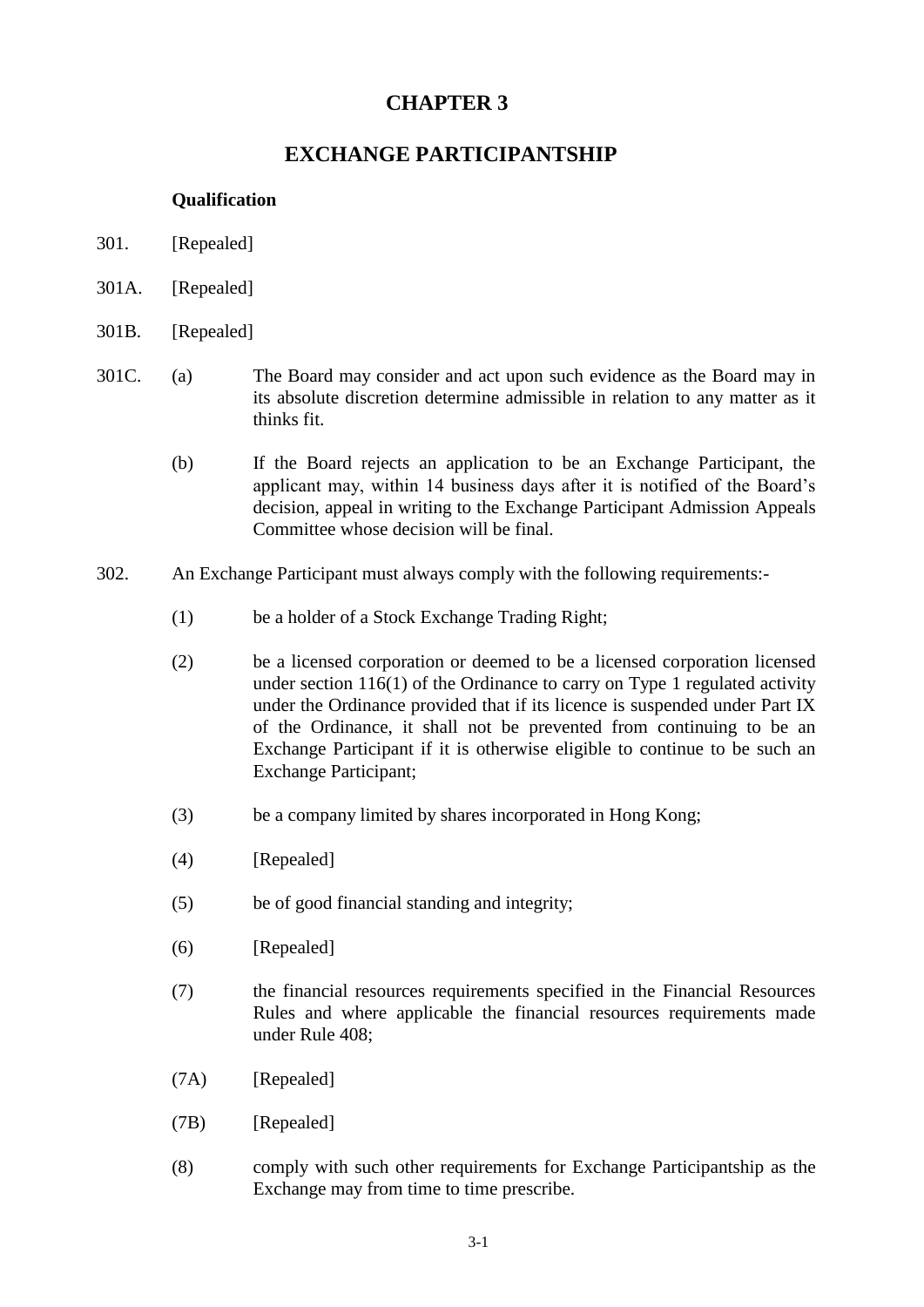## **Exchange Participantship Application Procedure**

- 303. (1) Any person desirous of becoming an Exchange Participant shall complete, sign and deliver to the Secretary an application in writing in such form as the Board may from time to time prescribe.
	- (2) [Repealed]
	- (3) The candidate shall provide proof to the satisfaction of the Board that it is, at the time of making such application, able to comply with the Financial Resources Rules and other legislation in force for the time being.
	- (4) The candidate shall provide the Board with all further information that the Board may require for dealing with the application.

### **Options Participantship Application Procedure**

- 303A. (1) An Exchange Participant desirous of becoming an Options Exchange Participant shall:-
	- (a) complete, sign and deliver to the Secretary an application in writing in such form as the Board may from time to time prescribe;
	- (b) provide proof to the satisfaction of the Board that it is, at the time of making such application, able to comply with the requirements set out in the Options Trading Rules;
	- (c) specify whether it is applying to become an Options Trading Exchange Participant or an Options Broker Exchange Participant; and
	- (d) provide the Board with all further information that the Board may require for dealing with the application.
	- (2) If the Board rejects an application to be an Options Exchange Participant, the Exchange Participant may, within 14 business days after it is notified of the Board's decision, appeal in writing to the Exchange Participant Admission Appeals Committee whose decision will be final.

#### **Market Maker Permit Application Procedure**

- 303B. (1) Any Options Trading Exchange Participant desirous of obtaining a Market Maker permit shall:-
	- (a) complete, sign and deliver to the Secretary an application in writing in such form as the Board may from time to time prescribe;
	- (b) provide proof to the satisfaction of the Board that it is, at the time of making such application, able to comply with the requirements set out in the Options Trading Rules in respect of a Market Maker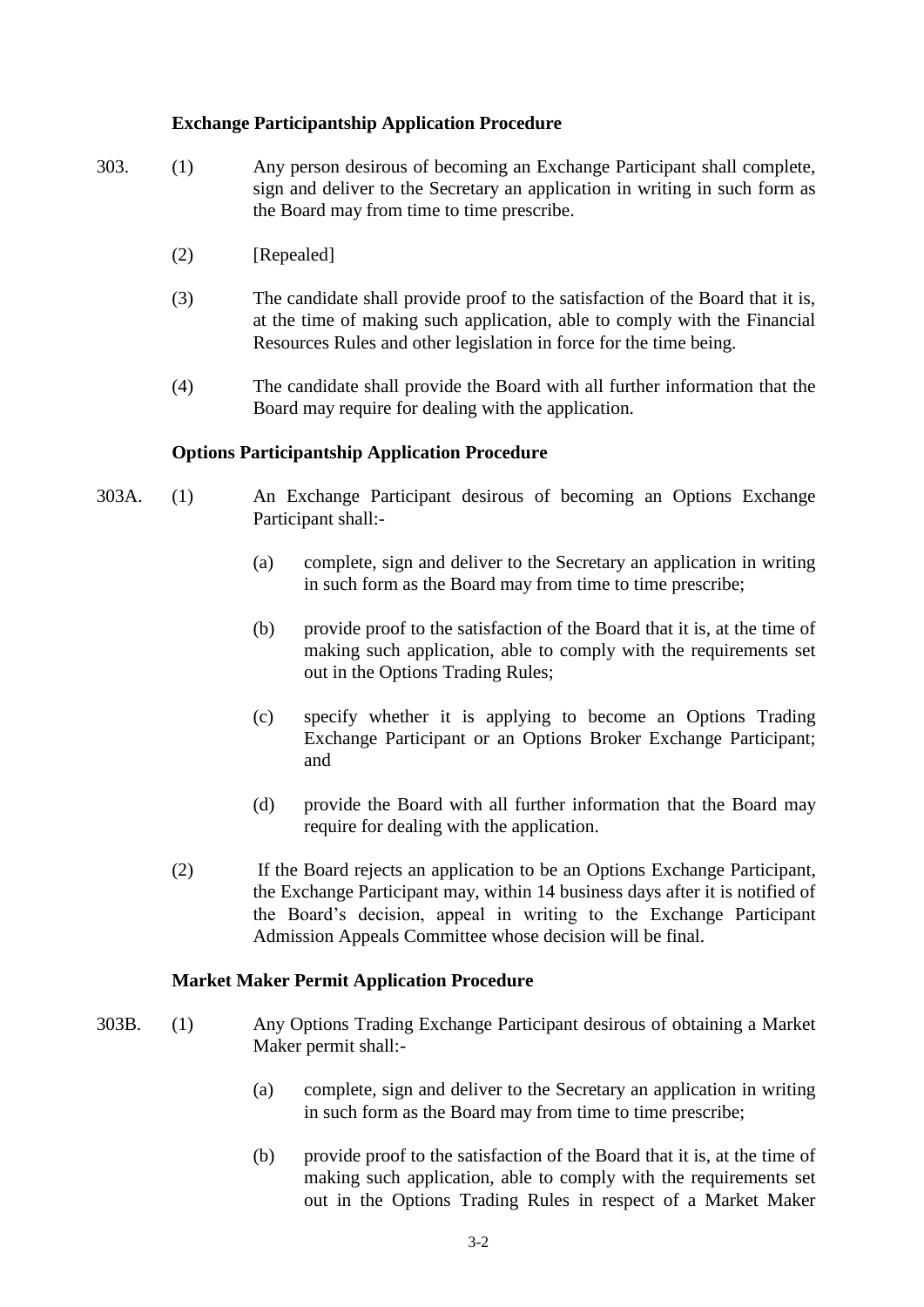permit; and

- (c) provide the Board with all further information that the Board may require for dealing with the application.
- (2) The decision of the Board in respect of an application for a Market Maker permit shall be final and conclusive and the Board shall not be required to give any reason for its decision.
- 304. (1) [Repealed]
	- (2) [Repealed]
	- (3) [Repealed]
	- (4) [Repealed]
	- (5) [Repealed]
	- (6) [Repealed]
	- (7) [Repealed]
	- (8) [Repealed]

## **Notice of admission**

- 305. On the admission of an Exchange Participant the fact shall forthwith be notified to it in writing by the Secretary and a request for payment for the Stock Exchange Trading Right to be issued to it (if appropriate) and its current subscription shall be sent to it. It shall become an Exchange Participant upon its name being registered in the Register of Exchange Participants.
- 305A. (1) Notwithstanding anything contained in these Rules, any entitlement of an Exchange Participant to the benefit of a Seat in respect of each Stock Exchange Trading Right of the Exchange Participant, whether or not the Seat has already been granted by the Exchange and held by the Exchange Participant before the Cessation Date shall cease and extinguish with effect from the Cessation Date without any liability on the part of the Exchange.
	- (2) [Repealed]

### **Exchange Participant liable to expulsion for misrepresentation**

- 306. An Exchange Participant shall be liable to expulsion if in any of the particulars or information given by an Exchange Participant any misrepresentation or omission shall be found to have been made which in the opinion of the Board was material. In the event that an Exchange Participant is so expelled:-
	- (1) all rights of the Exchange Participant in question shall cease totally except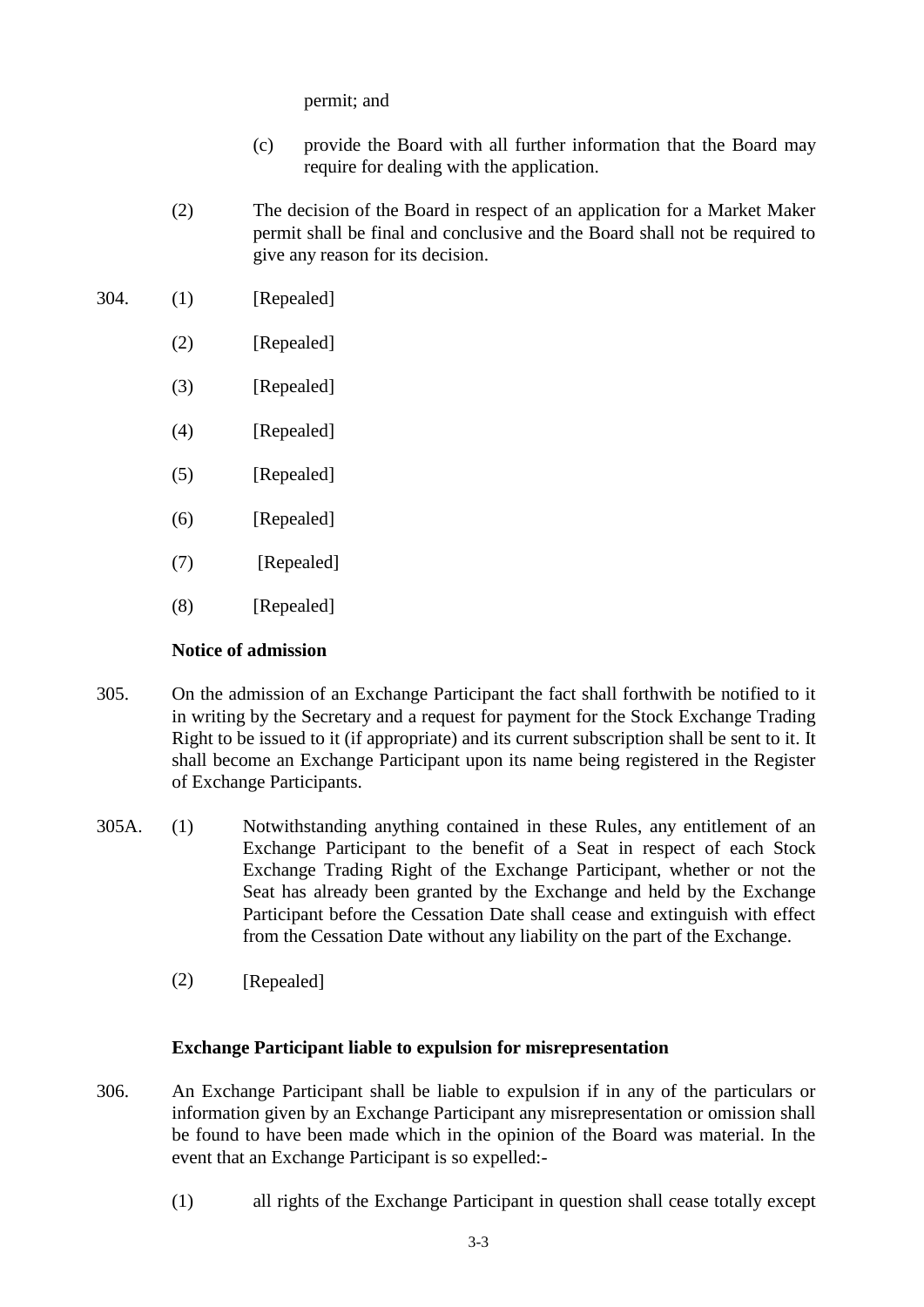that the validity of any meeting or resolutions passed thereat during the period whilst it was an Exchange Participant shall not be affected;

- (2) it shall remain indebted to the Exchange for all monies owed as an Exchange Participant; and
- (3) the Board may revoke its Stock Exchange Trading Right.

#### **Notice of rejection**

307. Notice of rejection shall be given in writing by the Secretary to the candidate which has failed to gain admission to the Exchange.

#### **Stock Exchange Trading Rights**

- 308. [Repealed]
- 309. A Stock Exchange Trading Right may not be held jointly.
- 310. A person may hold more than one Stock Exchange Trading Right.
- 311. No holder of Stock Exchange Trading Right(s) shall sell, transfer, pledge, mortgage or create any trust, charge, lien or any other encumbrance over the Stock Exchange Trading Right(s) he or it holds, nor assign any of his or its rights, benefits or privileges as a holder of a Stock Exchange Trading Right otherwise than in accordance with these Rules. The Exchange shall not be bound or compelled in any way to recognise (even when having notice thereof) any dealing or disposition made in contravention of this Rule.
- 311A. (a) Ownership of a Stock Exchange Trading Right will be recorded in an appropriate manner by the Exchange. Subject to Rule 3A18, a holder of a Stock Exchange Trading Right will be issued with an appropriate instrument which shall be prima facie evidence of the entry of his or its name in the register of holders of Stock Exchange Trading Rights kept by the Exchange.
	- (b) With effect from the tenth anniversary of the Scheme Effective Date, Stock Exchange Trading Rights held as from the Scheme Effective Date which were granted under the Stock Exchange Scheme are not transferable. For purposes of this Rule 311A(b), the following will not be transfers:
		- (A) the transmission of a Stock Exchange Trading Right to a person in consequence of the death of its recorded holder;
		- (B) the assignment of a Stock Exchange Trading Right from an individual to a company of which he is the sole beneficial owner; and
		- (C) a liquidator, receiver or trustee in bankruptcy taking possession of a Stock Exchange Trading Right in such capacity.

For the avoidance of doubt, the person and the company to whom a Stock Exchange Trading Right is transmitted or assigned and the liquidator, receiver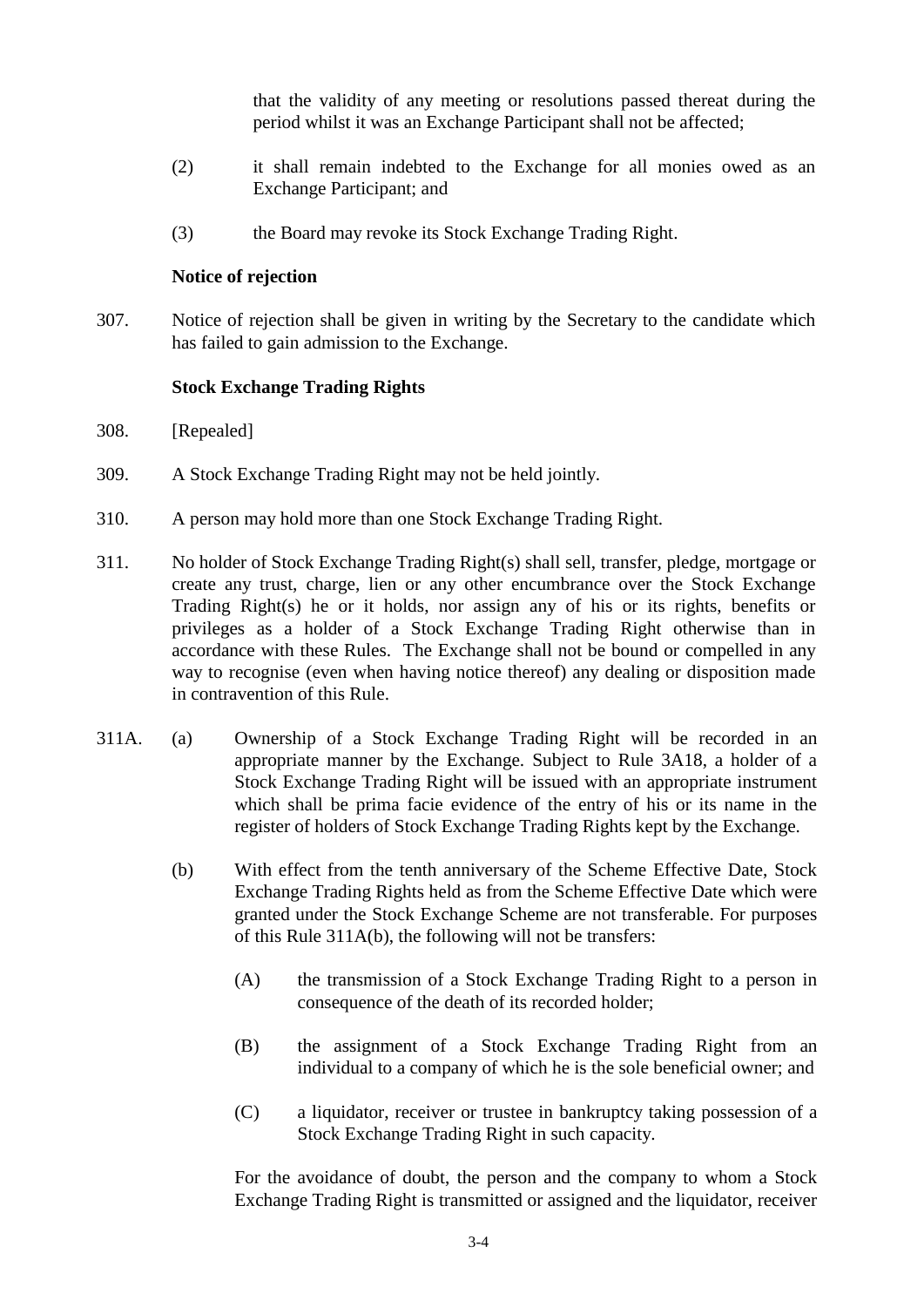or trustee in bankruptcy taking possession of a Stock Exchange Trading Right shall abide by these Rules and any decision of the Board as if he or it were the recorded holder.

- (c) [Repealed]
- (d) A Stock Exchange Trading Right cannot be fragmented into separate rights for different products unless so authorized by the Exchange.
- (e) Stock Exchange Trading Rights which were not granted under the Stock Exchange Scheme shall not be transferable.
- 311B. No person may resign as an Exchange Participant of the Exchange and no holder of a Stock Exchange Trading Right may relinquish his or its Stock Exchange Trading  $Right(s)$  except with the prior written approval of the Board which may be given subject to any conditions the Board thinks fit. Pending such approval, these Rules shall continue to bind any Exchange Participant or holder of a Stock Exchange Trading Right which has given notice of resignation or relinquishment as if such notice had not been given and the jurisdiction of the Exchange over that Exchange Participant or holder of a Stock Exchange Trading Right, his or its business, affairs and employees shall be in no way affected by such notice.
- 312. [Repealed]

## **Responsible Officer of Exchange Participant**

- 313. Unless otherwise determined by the Exchange, all licensed representatives of an Exchange Participant who have been approved by the Commission under Part V of the Ordinance as responsible officers in relation to Type 1 regulated activity shall be registered with the Exchange as Responsible Officers and be placed on the Register of Responsible Officers kept by the Exchange. Upon request by the Exchange, an Exchange Participant shall promptly provide to the Exchange any information of any of its responsible officers. Each Responsible Officer shall undertake to comply with all applicable Rules, any relevant regulations, procedures and guidelines made hereunder or any conditions and directions from time to time prescribed by the Exchange. At all times, an Exchange Participant shall have at least one executive director registered with the Exchange as a Responsible Officer.
- 313A. [Repealed]
- 313B. [Repealed]
- 313C. [Repealed]
- 314. An Exchange Participant shall not allow any of its Responsible Officers to carry on in Hong Kong a business of dealing in securities except a business carried on for and on behalf of:-
	- (1) that Exchange Participant; or
	- (2) [Repealed]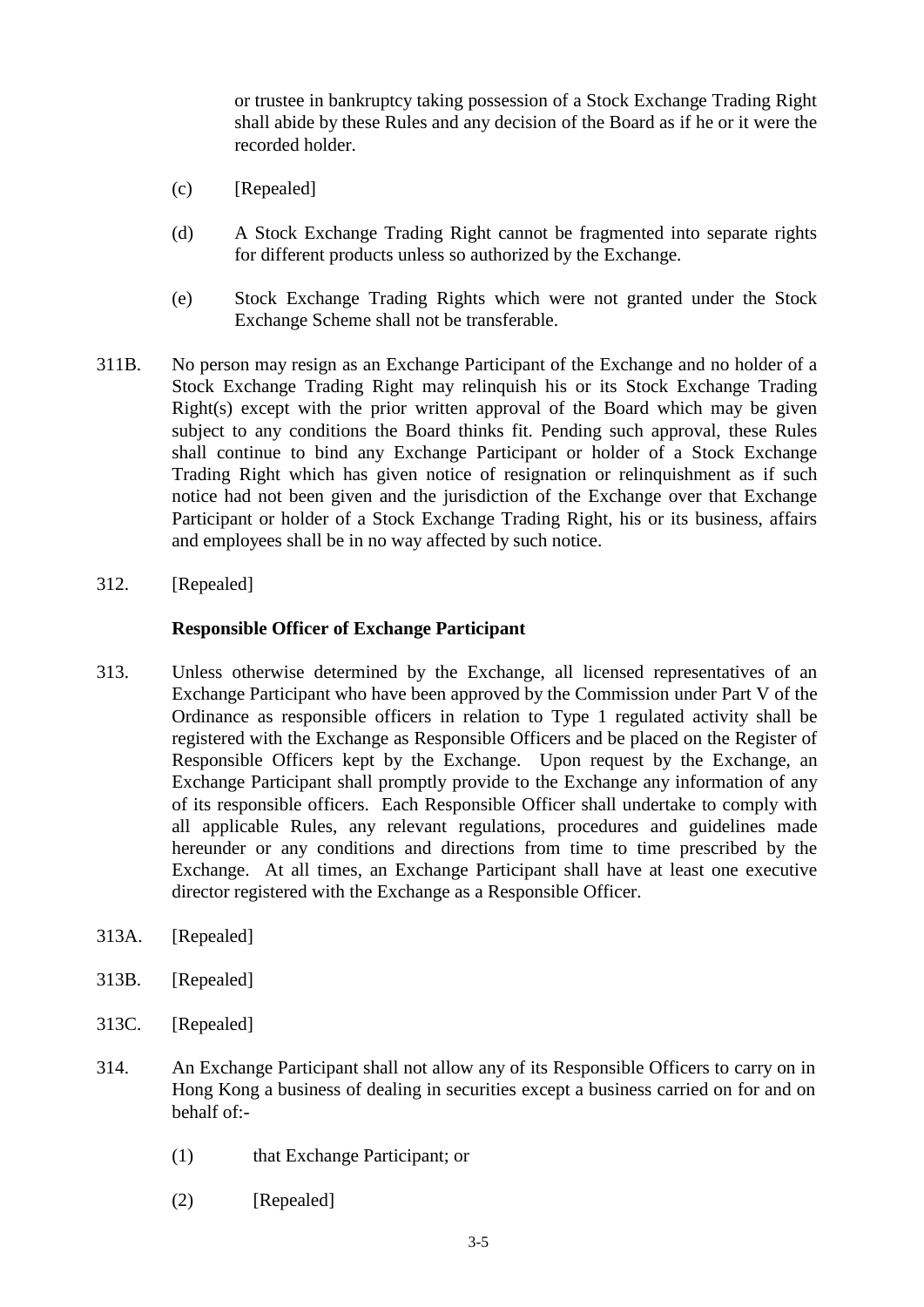(3) a corporation of which he is a responsible officer as defined in the Ordinance and which is of the same group of companies as that Exchange Participant,

provided that in respect of (3) above, with regard to any Responsible Officer who intends to carry on the business of dealing in securities for and on behalf of such a corporation, the Exchange Participant must make arrangements with a view to ensuring that in respect of each and every transaction the Responsible Officer will be readily identifiable with the particular corporation on behalf of which he carries on business and provided further that the Exchange Participant shall not allow such Responsible Officer to commence any business on behalf of such a corporation.

- 315. Any Responsible Officer, director, manager, secretary, or other similar officers of any Exchange Participant shall together with such Exchange Participant be liable for any breach, non-compliance, violation or contravention of these Rules if such breach, noncompliance, violation or contravention was committed or caused with the consent or connivance of or was attributable to any neglect on the part of such Responsible Officer, director, manager, secretary, or other similar officers.
- 316. [Repealed]
- 317. Any person who has been approved by the Commission under Part V of the Ordinance as a substantial shareholder shall be registered by the Exchange as a Substantial Shareholder. Any Exchange Participant with Substantial Shareholder(s) shall promptly provide to the Exchange in writing the name and detailed information as required by the Exchange of any person registered as a substantial shareholder under Part V of the Ordinance.
- 317A. An Exchange Participant shall promptly upon the request of the Exchange provide the Exchange with information as the Exchange may from time to time require for the purposes of these Rules or for the performance of its functions under the Ordinance. An Exchange Participant shall notify the Exchange in writing:-
	- (1) promptly upon the request of the Exchange of any change in any information supplied to the Exchange for its Exchange Participantship, whether at the time of application or any time thereafter.
	- (2) [Repealed]
- 318. 344. [Repealed]

### **Incapacity**

- 345. In the event of an Exchange Participant having passed a resolution to wind up or a court order for the appointment of a provisional liquidator or for winding up having been made against such Exchange Participant, all the rights and benefits of and in the Exchange Participantship shall be immediately suspended.
- 346. The receiver or liquidator (as the case may be) who shall have full charge and power over the assets of an Exchange Participant affected by the events referred to in Rule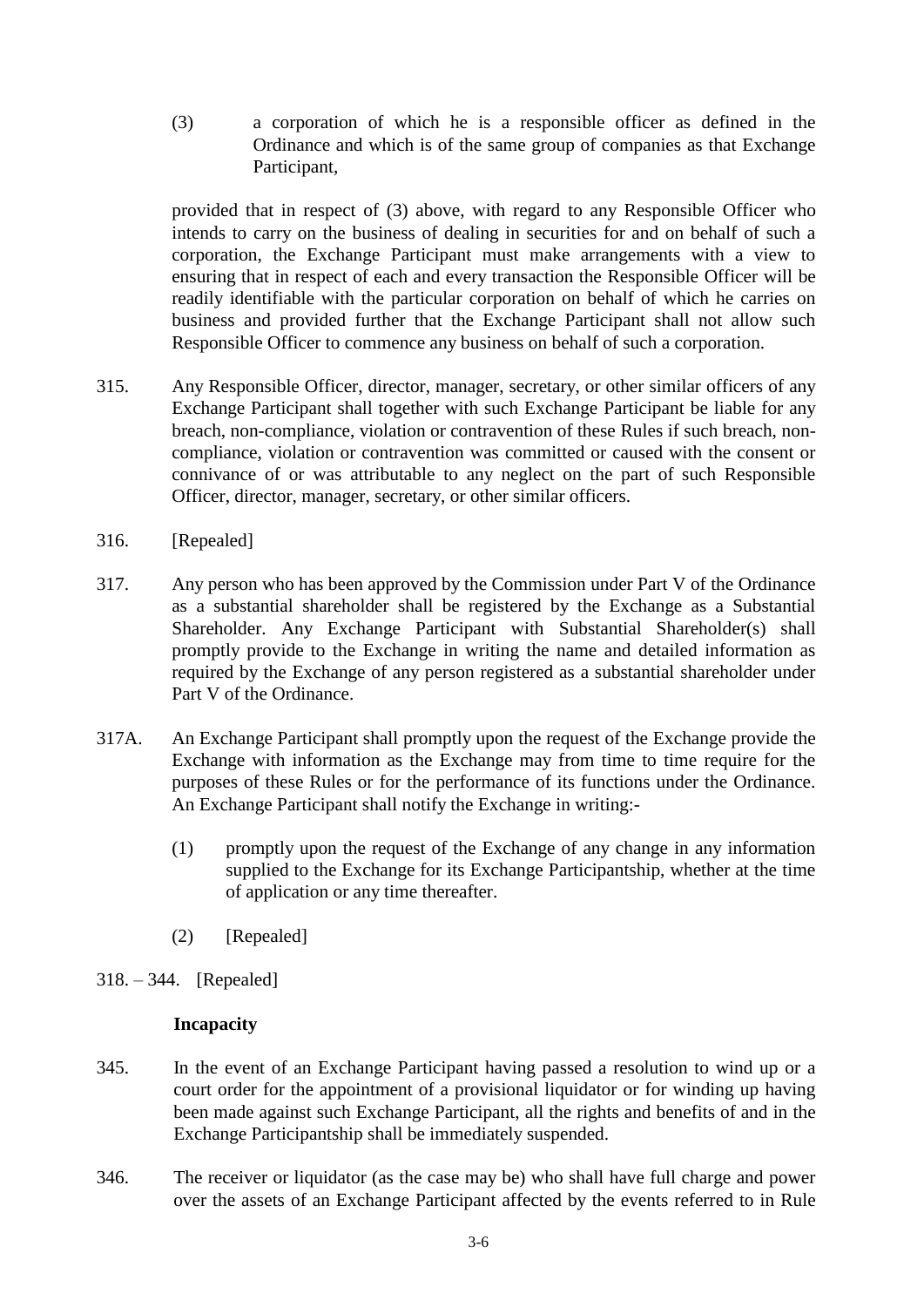345 (referred to hereinafter as the 'affected Exchange Participant') shall abide by these Rules and any decision of the Board as if he were the affected Exchange Participant but shall not be entitled to be registered as an Exchange Participant.

- 347. [Repealed]
- 348. [Repealed]
- 349. [Repealed]
- 350. [Repealed]

#### **Business Name and Address**

351. The business name of an Exchange Participant must be the same as that registered by such Exchange Participant under the Business Registration Ordinance. The Board shall have the power to prohibit any Exchange Participant from using any business name without prescribing any reason therefor.

### **Exchange Participants Certificates**

- 351A. (1) The Exchange will no longer issue any Exchange Participant Certificate to a new Exchange Participant or re-issue any Exchange Participant Certificate issued to an Exchange Participant prior to 1 January 2021 that has been defaced, lost or destroyed. Registration of an Exchange Participant on the register of Exchange Participants shall be proof of its Exchange Participantship and the Register of Exchange Participants shall be conclusive as to the information registered thereon.
	- $(2) (5)$  [Repealed]
- 352. [Repealed]
- 352A. An Exchange Participant shall only carry on a business of dealing in securities at its registered business address.
- 352B. [Repealed]
- 353. An Exchange Participant shall give advance notice of commencement, suspension, cessation and recommencement of every type of its business to the Board. The period of advance notice required shall be fixed by the Board from time to time.
- 353A. An Exchange Participant which gives notice pursuant to Rule 353 of its intention to recommence any type of its business shall demonstrate to the satisfaction of the Board that it is able to comply with the Financial Resources Rules and where applicable the financial resources requirements under Rule 408 at the time of that notice.

## **Liability and Outside Business Interests**

354. An Exchange Participant shall be responsible for all acts done, commitments and contracts entered into by its Responsible Officers and employees, and any other persons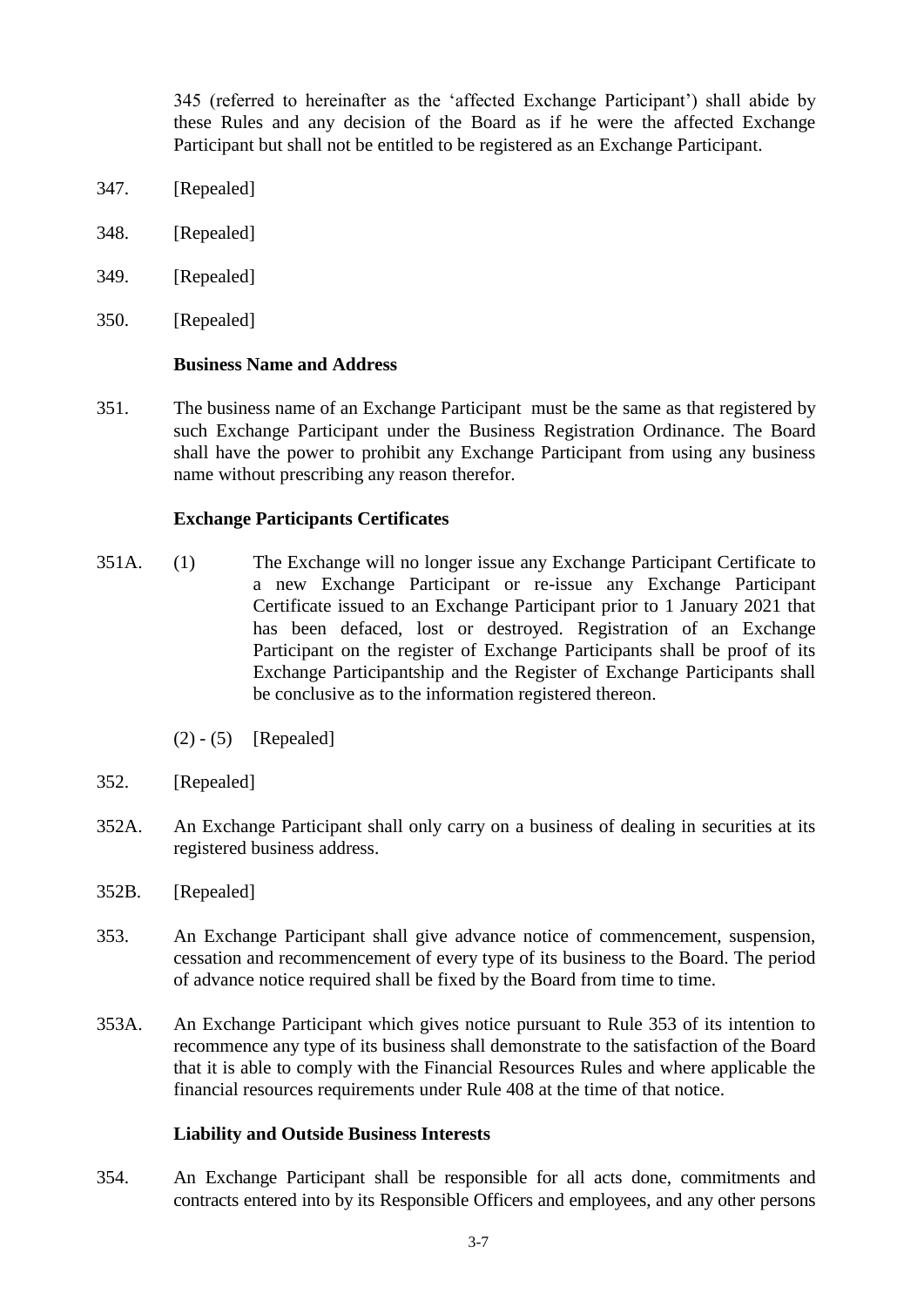acting on its behalf in its business of dealing in securities.

- 355. [Repealed]
- 356. [Repealed]
- 356A. An Exchange Participant shall notify the Board in writing of any business or business other than that of dealing in securities in which it is engaged or intends to engage.

## **Interest**

357. Unless otherwise determined by the Board, where any sum of money is deposited with the Exchange under these Rules or otherwise, for general or specific purposes, no interest shall be payable in respect of such deposit.

## **CCASS Participation**

- 358. (1) Every Exchange Participant which carries on the business of dealing in securities shall be required to:
	- (a) become a CCASS Clearing Participant if it intends to clear its own Exchange Trades and shall comply at all times with the CCASS Rules; or
	- (b) have a valid, binding and effective CCASS Clearing Agreement with a CCASS GCP if it intends to clear its Exchange Trades through a CCASS GCP.
	- (2) Unless or until such time as an Exchange Participant is or becomes a CCASS Clearing Participant or has a valid, binding and effective CCASS Clearing Agreement with a CCASS GCP for the clearing of its Exchange Trades, it shall not be allowed to trade on the Exchange.
	- (3) Every Exchange Participant shall cause all Exchange Trades to be settled through CCASS in accordance with the CCASS Rules.
	- (4) Every Exchange Participant who has entered into a CCASS Clearing Agreement with a CCASS GCP shall give prior notice to the Exchange in writing of the termination of the CCASS Clearing Agreement before it is actually terminated, unless the CCASS GCP has already given notice to terminate the CCASS Clearing Agreement to HKSCC in accordance with the CCASS Rules.
	- (5) An Exchange Participant which is a Broker Participant immediately prior to 3 December 2007 shall be deemed to be a CCASS DCP from 3 December 2007 in accordance with the CCASS Rules. These Rules, all rights, privileges, registrations, approvals, obligations and liabilities accrued to or incurred by the Exchange Participant prior to 3 December 2007 shall continue to be valid and binding on it whatever the capacity in which those rights, privileges, registrations, approvals, obligations and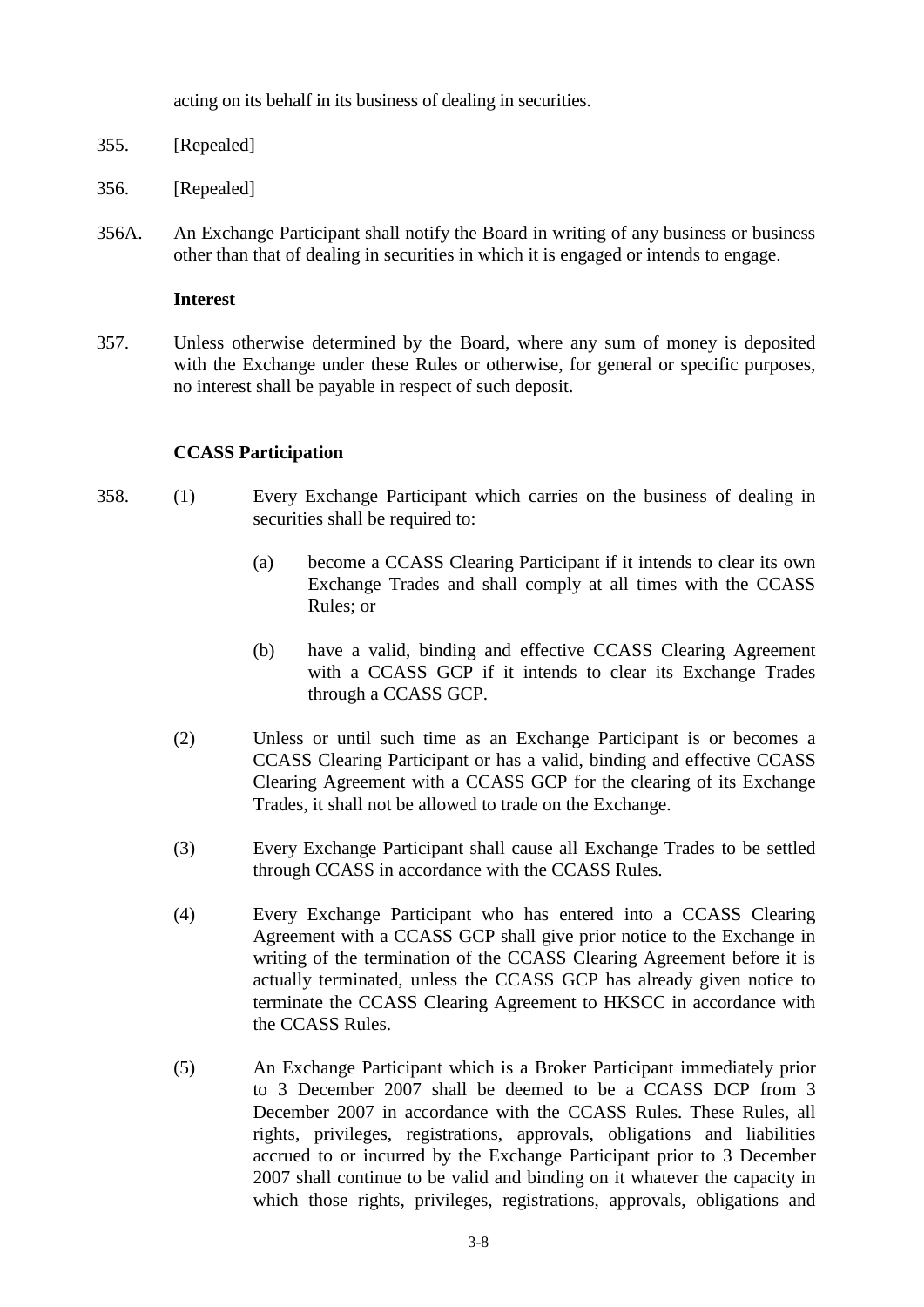## liabilities have been accrued or incurred.

- 359. [Repealed]
- 360. [Repealed]
- 361. [Repealed]
- 362. [Repealed]
- 363. [Repealed]
- 364. [Repealed]
- 364A. [Repealed]

### **Backup Central Gateway session**

- 364AA. (1) (a) Subject to Rule 364AA(2) and unless otherwise determined by the Exchange, an Exchange Participant which has connected its BSS or NSTD to a Central Gateway session, as entitled under Rule 365(1) or applied for under Rule 364B or Rule 365C for access to the System may apply to the Exchange for a Backup Central Gateway session for the backup of such Central Gateway session provided that the Backup Central Gateway session must be in respect of the same number of Stock Exchange Trading Rights and for the same number of standard Central Gateway throttle rates assigned to that Central Gateway session and the Exchange Participant may only apply for one Backup Central Gateway session irrespective of the number of Stock Exchange Trading Rights or standard Central Gateway throttle rates assigned to that Central Gateway session.
	- (b) Subject to Rule 364AA(2), an Exchange Participant which has connected its BSS or NSTD to a Market Making Central Gateway session for access to the System may, subject to Rule 364AA(2), apply to the Exchange for a Backup Central Gateway session to be designated for the backup of such Market Making Central Gateway session unless otherwise determined by the Exchange provided that the Backup Central Gateway session must be in respect of the same number of standard Central Gateway throttle rates assigned to that Market Making Central Gateway session and the Exchange Participant may only apply for one Backup Central Gateway session irrespective of the number of standard Central Gateway throttle rates assigned to that Market Making Central Gateway session.
	- (2) An Exchange Participant which has connected to a Backup Central Gateway session shall comply with such terms and conditions as the Exchange shall from time to time prescribe and pay such fees and charges as shall be determined by the Board from time to time.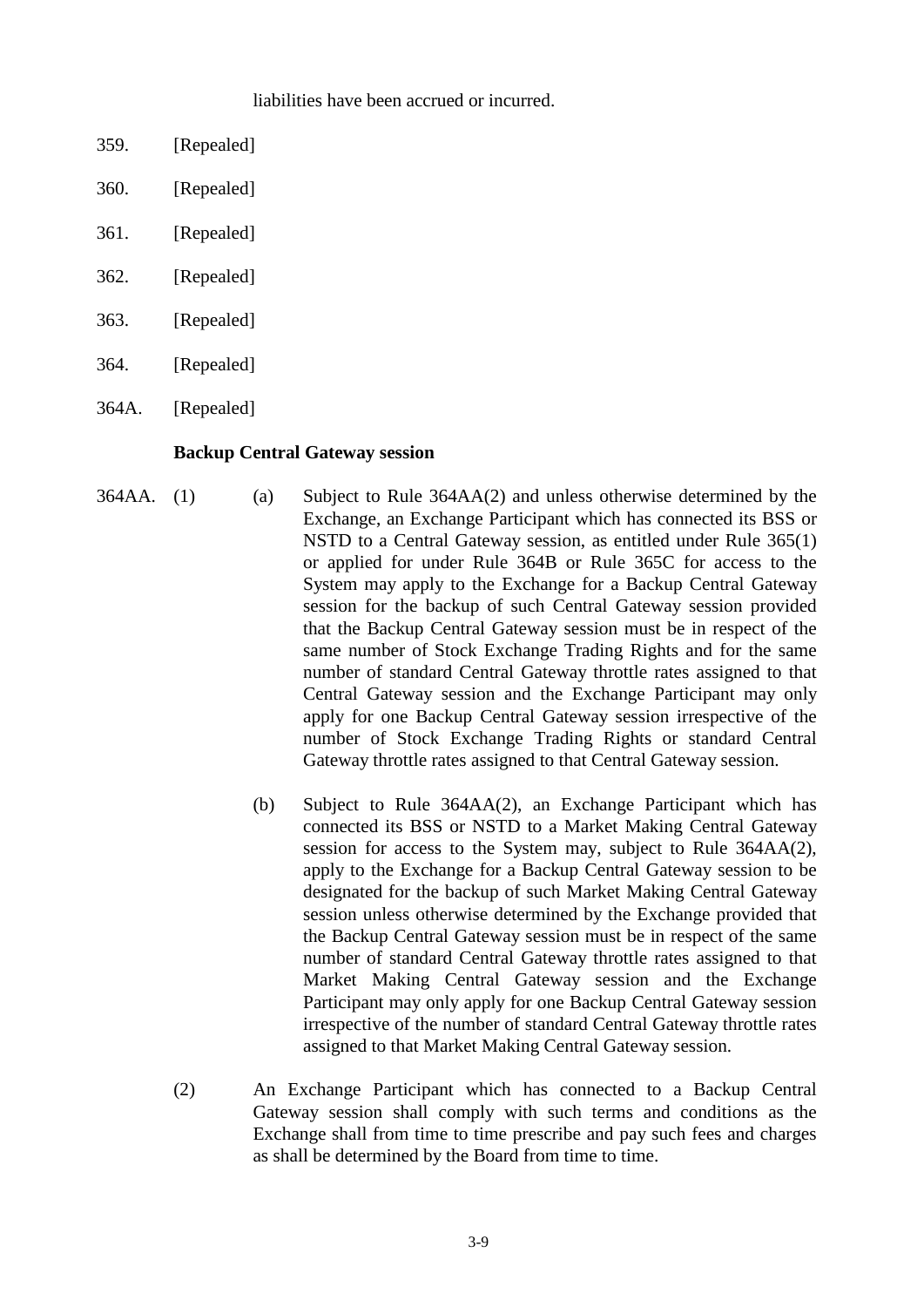- (3) [Repealed]
- (4) [Repealed]
- (5) [Repealed]
- (5A) Notwithstanding anything to the contrary herein contained, upon activation of a Backup Central Gateway session by the Exchange Participant, a Backup Central Gateway session shall for the purposes of these Rules be deemed a Central Gateway session entitled under Rule 365(1) or a Market Making Central Gateway session (as the case may be) and be used as such by the Exchange Participant concerned in accordance with these Rules relating to a Central Gateway session entitled under Rule 365(1) or a Market Making Central Gateway session (as the case may be) until such time as it is returned by the Exchange Participant to a "non-trading" mode.
- (6) [Repealed]
- (7) For the avoidance of doubt, references to "Central Gateway session entitled under Rule 365(1)" in this Rule 364AA shall include a new Central Gateway session under Rule 364B(3)(c) and a new Central Gateway session under Rule 365C(2).

# **Trading Facilities**

- 364B. (1) [Repealed]
	- (1A) Where the entitlement to the benefit of a Seat for any Stock Exchange Trading Right held by an Exchange Participant has ceased and extinguished with effect from the Cessation Date and the Exchange Participant either (A) had not made any successful application to relinquish it for any other entitlement or (B) had made a successful application to relinquish it for an entitlement other than the following, the Exchange Participant may, in respect of such Stock Exchange Trading Right, still apply to the Exchange for the following:
		- (a) [Repealed]
		- (b) [Repealed]
		- (c) an increase in the throughput rate of a Central Gateway message into the System through a Central Gateway session designated to the Exchange Participant.
	- (1B) [Repealed]
	- (1C) [Repealed]
	- (1D) [Repealed]
	- (2) [Repealed]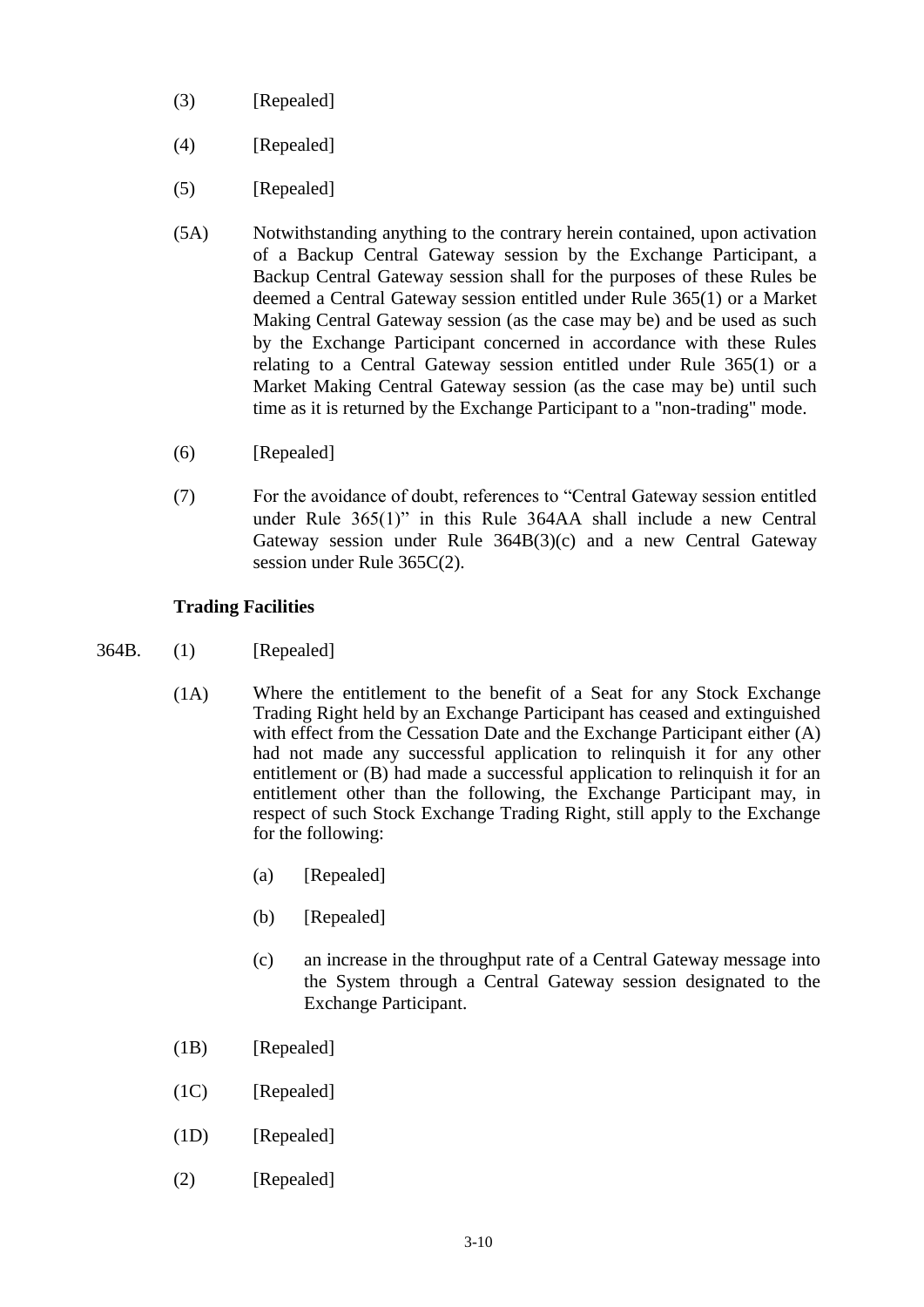- (2A) [Repealed]
- $(3)$   $(a)$   $(i)$  [Repealed]
	- (ii) The increase in the throughput rate of a Central Gateway message into the System through a Central Gateway session pursuant to Rule 364B shall unless otherwise determined by the Board be equivalent to a standard Central Gateway throttle rate.
	- (b) [Repealed]
	- (c) Any increase in the throughput rate of a Central Gateway message into the System through a Central Gateway session pursuant to Rule 364B shall be to an existing Central Gateway session designated to an Exchange Participant, or if the Exchange Participant applies to the Exchange for a new Central Gateway session, the increase in the throughput rate shall unless otherwise specified by the Exchange be to the new Central Gateway session. For the avoidance of doubt, a new Central Gateway session, if approved, shall in all respects be subject to the Rules applicable to "Central Gateway session" referred to in Rule 365(1) unless otherwise determined by the Board.
- (4) Any application by an Exchange Participant under Rule 364B shall be subject to the approval of the Exchange on such terms and conditions and payment of such fees and charges as it shall consider appropriate. In addition to these Rules, an Exchange Participant shall, if its application under Rule 364B is approved by the Exchange, comply with such terms and conditions as the Board shall from time to time prescribe and pay such fees and charges as shall be determined by the Board from time to time.
- (5) [Repealed]
- 364C. [Repealed]
- 365. (1) An Exchange Participant upon payment of a fee to be determined by the Board from time to time shall in respect of each Stock Exchange Trading Right held be entitled to:
	- (i) [Repealed]
	- (ii) [Repealed]
	- (iii) a Central Gateway session.
	- (1A) [Repealed]
	- (1B) (a) An Exchange Participant shall assign at least one Stock Exchange Trading Right to at least one Central Gateway session designated to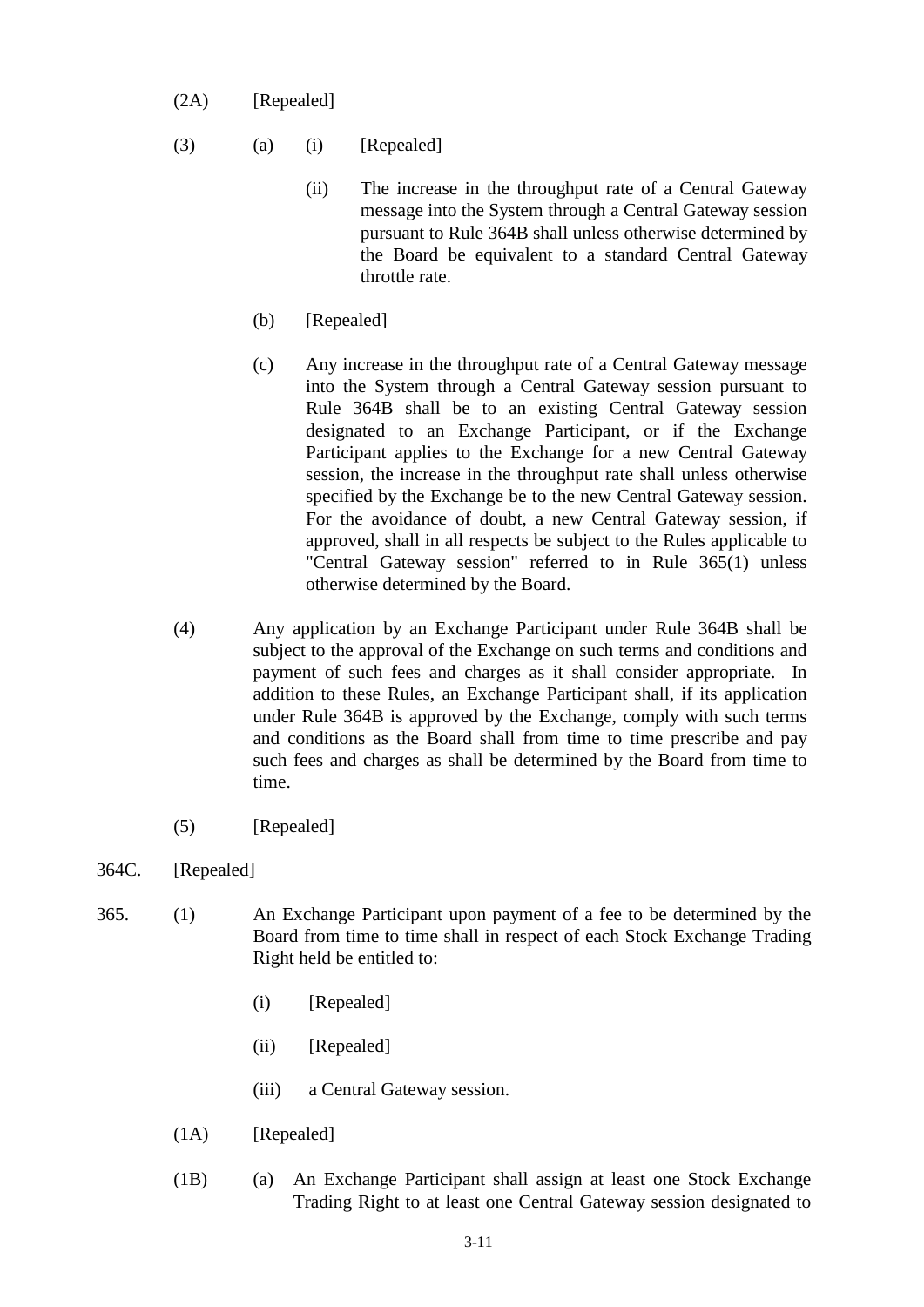the Exchange Participant. The throughput rate of a Central Gateway message into the System through a Central Gateway session assigned with a single Stock Exchange Trading Right shall unless otherwise determined by the Board be equivalent to a standard Central Gateway throttle rate.

- (b) An Exchange Participant may apply to the Exchange for an increase in the throughput rate of a Central Gateway message into the System through a Central Gateway session designated to the Exchange Participant by assigning any additional Stock Exchange Trading Right which has not been assigned to any Central Gateway session to such Central Gateway session.
- (c) Without prejudice to the entitlement under Rule 365(1) and Rule 365(1B)(a) and (b), an Exchange Participant may, in respect of each Stock Exchange Trading Right conferred on or issued to it by the Exchange on or after the Cessation Date, apply to the Exchange for an increase in the throughput rate of a Central Gateway message into the System through a Central Gateway session designated to the Exchange Participant.
- (d) The increase in the throughput rate of a Central Gateway message into the System through a Central Gateway session pursuant to Rule 365(1B)(b) or (c) shall unless otherwise determined by the Board be equivalent to a standard Central Gateway throttle rate.
- (e) Any increase in the throughput rate of a Central Gateway message into the System through a Central Gateway session pursuant to Rule 365(1B)(c) shall be to an existing Central Gateway session designated to an Exchange Participant, or if the Exchange Participant applies to the Exchange for a new Central Gateway session, the increase in the throughput rate shall unless otherwise specified by the Exchange be to the new Central Gateway session. For the avoidance of doubt, a new Central Gateway session, if approved, shall in all respects be subject to the Rules applicable to "Central Gateway session" referred to in Rule 365(1) unless otherwise determined by the Board.
- (f) Any application by an Exchange Participant under Rule 365(1B) shall be subject to the approval of the Exchange on such terms and conditions and payment of such fees and charges as it shall consider appropriate. In addition to these Rules, an Exchange Participant shall, if its application under Rule 365(1B) is approved by the Exchange, comply with such terms and conditions as the Board shall from time to time prescribe and pay such fees and charges as shall be determined by the Board from time to time.
- (2) Notwithstanding Rule 365(1), the Exchange has the right to suspend, withdraw, or revoke the right of an Exchange Participant's access to the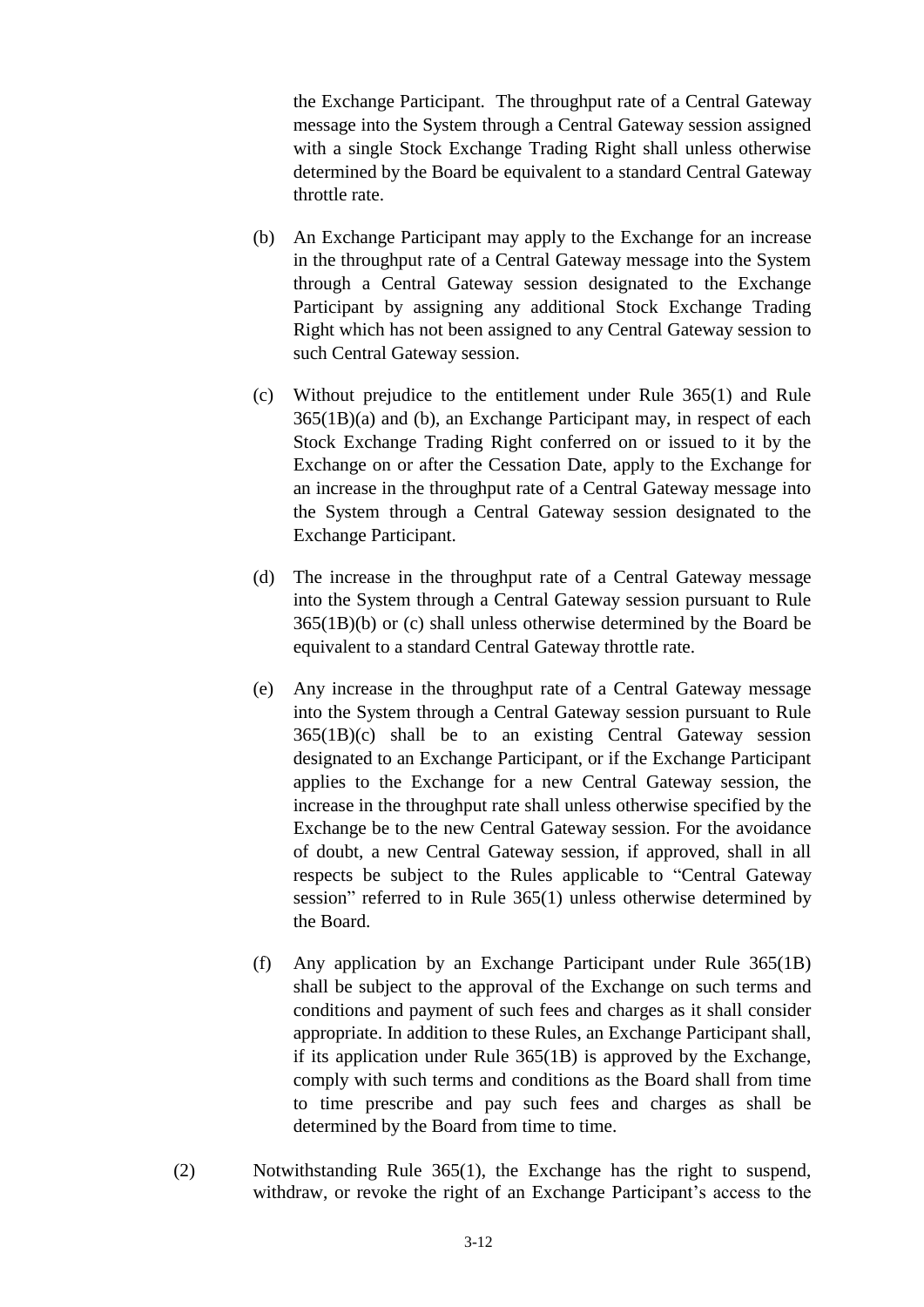System on such terms and for such period as the Board thinks fit, whether requested by the Exchange Participant or not.

- (3) An Exchange Participant may request the Exchange to suspend, withdraw or revoke its right to access the System.
- (4) (a) [Repealed]
	- (b) An Exchange Participant may connect its BSS or NSTD to a Central Gateway session designated to it and, for backup purpose, a Backup Central Gateway session.
- (5) An Exchange Participant seeking to locate its BSS or NSTD in any address must:
	- (a) provide prior written notification to the Exchange;
	- (b) ensure at all times that the environment is suitable for the location of such trading facility; and
	- (c) comply at all times with such other requirements for the installation and operation of the trading facility as the Exchange may prescribe from time to time.
- (6) An Exchange Participant shall be solely responsible and liable for the granting, monitoring and supervision of access to its BSS, NSTD and any Central Gateway session or Backup Central Gateway session designated to it.
- (7) An Exchange Participant shall ensure that only the Exchange Participant and its Authorised Persons, as the case may be, can have access to and operate any Central Gateway session or Backup Central Gateway session designated to it.
- (8) [Repealed]
- (9) An Exchange Participant shall ensure its BSS or NSTD is operated in such a way as not to affect the proper functioning of the System.
- (10) An Exchange Participant using the BSS shall submit a declaration or a declaration and return, as the case may be, to the Exchange in a form prescribed by the Exchange from time to time in relation to its BSS:
	- (a) prior to the connection or re-connection of its BSS to the System;
	- (b) prior to the implementation of material changes to its BSS or at any time as required by the Exchange during any period that its BSS is connected to the System.
- (11) An Exchange Participant using NSTD shall submit a declaration to the Exchange in a form prescribed by the Exchange from time to time in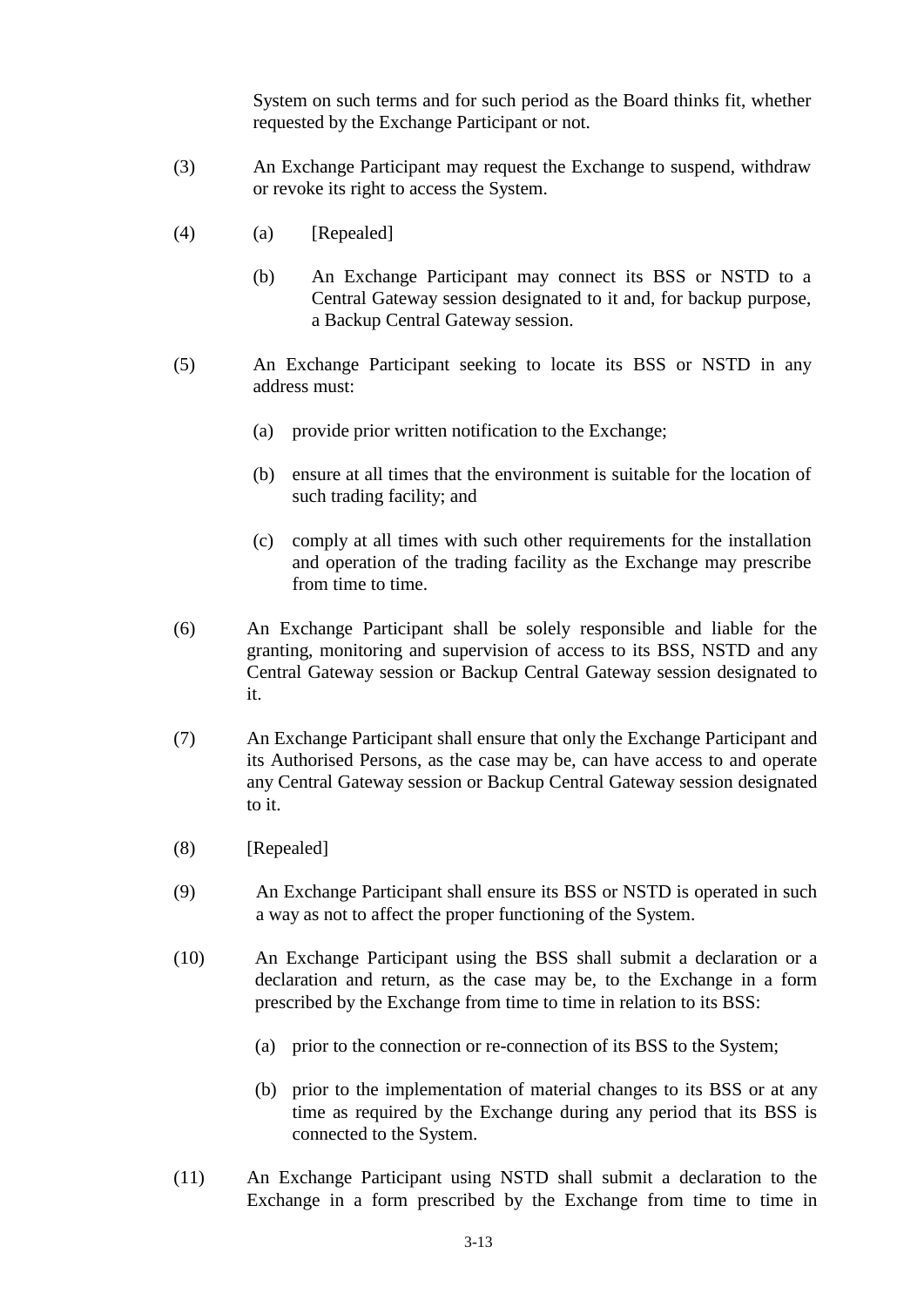relation to its NSTD prior to the connection or re-connection of its NSTD to the System.

- (12) An Exchange Participant shall ensure that every employee and Authorized Person of such Exchange Participant is competent and has acquired the necessary skills and knowledge to carry out his responsibilities.
- 365A. [Repealed]
- 365B. [Repealed]

### **Increase of Central Gateway Session Throughput Rate**

- 365C. (1) An Exchange Participant with a Central Gateway session may apply to the Exchange for an increase in the throughput rate of a Central Gateway message into the System through the Central Gateway session under this Rule  $365C(1)$  or, in the case of an increase on a temporary or monthly basis, under Rule 365D(1) or Rule 365E(1), and such application shall be subject to the approval of the Exchange. Any increase in the throughput rate shall be for a standard Central Gateway throttle rate or multiples of a standard Central Gateway throttle rate.
	- (2) An Exchange Participant which has applied for or which has acquired or subscribed for an increase in throughput rate entitlement under Rule 365C(1), Rule 365C(5), Rule 365D(1) or Rule 365E(1) may apply for a new Central Gateway session. The application for a new Central Gateway session shall be subject to the approval of the Exchange and such approval may be given subject to any conditions and payment of such fees and charges as the Board thinks fit. Without prejudice to the aforesaid, a new Central Gateway session, if approved, shall in all respects be subject to the Rules applicable to "Central Gateway session" referred to in Rule 365(1) unless otherwise determined by the Board.
	- (3) An Exchange Participant shall, if its application under Rule 365C(1) is approved by the Exchange, and an Exchange Participant which has acquired an increase in throughput rate entitlement under Rule 365C(5) also shall comply with such terms and conditions as the Board shall from time to time prescribe and pay such fees and charges as shall be determined by the Board from time to time. Without prejudice to the aforesaid, any increase in the throughput rate under Rule 365C(1), Rule 365D(1) or Rule 365E(1) or pursuant to a transfer under Rule 365C(5) shall be assigned to an existing Central Gateway session or a new Central Gateway session under Rule 365C(2), if any, provided that at least a standard Central Gateway throttle rate shall, unless otherwise specified by the Exchange, be assigned to the new Central Gateway session, if any.
	- (4) For the avoidance of doubt, references to Central Gateway session in this Rule 365C shall mean a Central Gateway session entitled under Rule 365(1) or a new Central Gateway session under Rule 364B(3)(c).
	- (5) An increase in throughput rate entitlement granted under Rule 365C(1),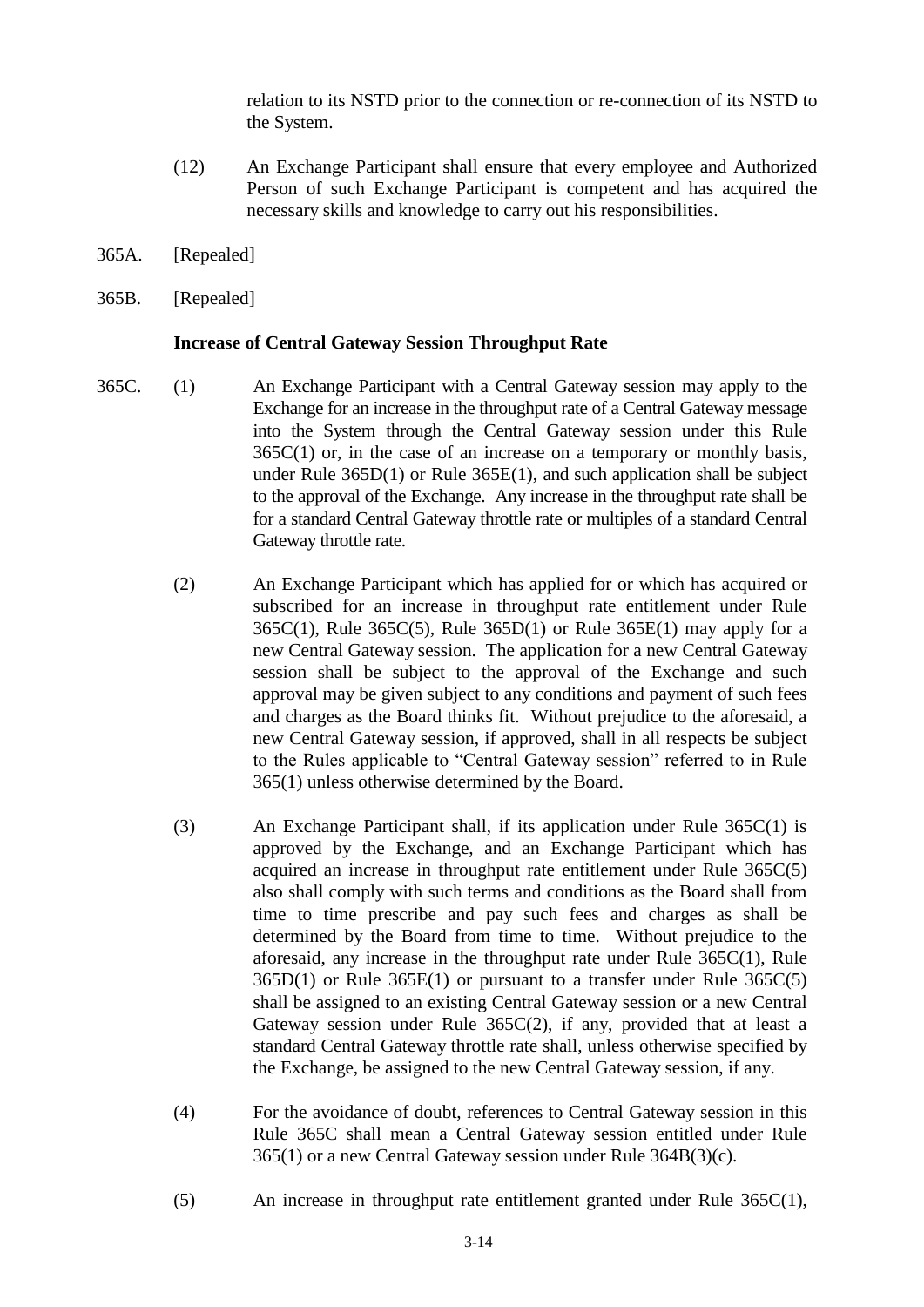Rule 365D(1) or Rule 365E(1) or acquired under this Rule 365C(5) may be transferred by an Exchange Participant upon such terms and subject to such conditions as may from time to time be prescribed by the Exchange including but not limited to the condition that the Exchange Participant to which the throughput rate increase entitlement is to be transferred must be a company within the same group of companies as the Exchange Participant. An Exchange Participant wishing to transfer an increase in throughput rate entitlement shall apply to the Exchange for the transfer and such application shall be subject to the approval of the Exchange.

## **Throttle-on-Demand Scheme**

- 365D. (1) An Exchange Participant with a Central Gateway session may apply to the Exchange for a temporary increase in the throughput rate of a Central Gateway message into the System on a daily basis (the "Throttle-on-Demand Scheme") and such application shall be subject to the approval of the Exchange. Any temporary increase in the throughput rate shall be for a single or multiples of a standard Central Gateway throttle rate.
	- (2) The Exchange may impose a maximum number of standard Central Gateway throttle rates that may be granted to an Exchange Participant under the Throttle-on-Demand Scheme.
	- (3) An Exchange Participant shall, if its application under Rule 365D(1) is approved by the Exchange, comply with such terms and conditions as the Exchange shall from time to time prescribe and pay such fees and charges as shall be determined by the Board from time to time.

# **Monthly Throttle Subscription Scheme**

- 365E. (1) An Exchange Participant with a Central Gateway session may apply to the Exchange for the subscription of an increase in the throughput rate of a Central Gateway message into the System on a monthly basis (the "Monthly Throttle Subscription Scheme") and such application shall be subject to the approval of the Exchange. Any such increase in the throughput rate subscribed shall be for a single or multiples of a standard Central Gateway throttle rate.
	- (2) The Exchange may impose a maximum number of standard Central Gateway throttle rates that may be granted to an Exchange Participant under the Monthly Throttle Subscription Scheme.
	- (3) An Exchange Participant shall, if its application under Rule 365E(1) is approved by the Exchange, comply with such terms and conditions as the Exchange shall from time to time prescribe and pay such fees and charges as shall be determined by the Board from time to time.

### **Kill Switch session and Backup Kill Switch session**

365F. (1) An Exchange Participant which has connected its BSS or NSTD to a